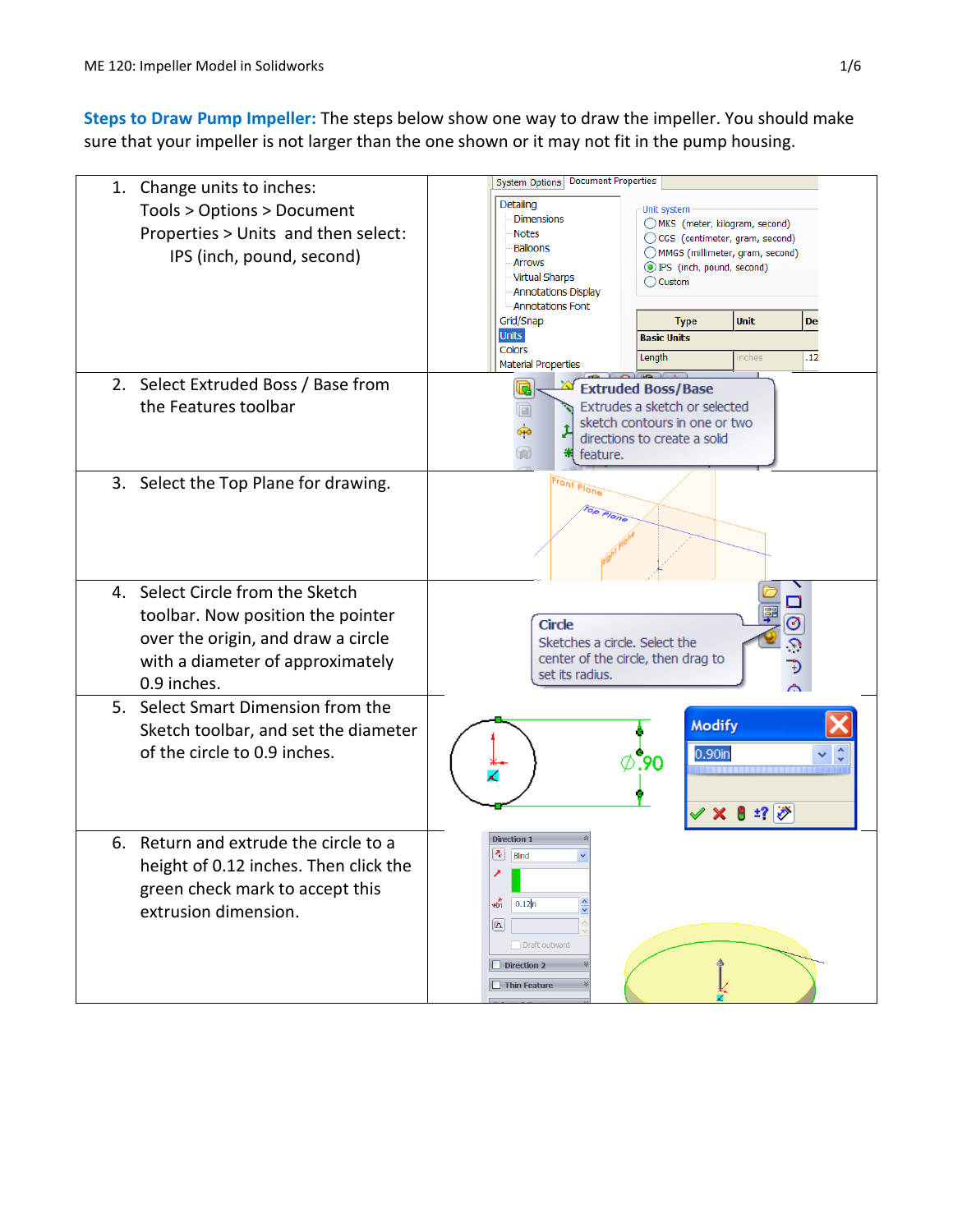| 7. Click on Extrude Boss / Base, and<br>select the bottom of the disk.                                                                                                                                                            |                                                                                            |
|-----------------------------------------------------------------------------------------------------------------------------------------------------------------------------------------------------------------------------------|--------------------------------------------------------------------------------------------|
| 8. Draw a 0.2 inch diameter circle on                                                                                                                                                                                             | Extrude1                                                                                   |
| the bottom of the disk, and<br>protrude it outward from the disk to<br>a distance of 0.03 inches.                                                                                                                                 | $\phi$ 30                                                                                  |
| 9. Click on Extrude Boss / Base, and<br>begin to draw the 2D features that<br>will define the impeller blades.<br>Select the top face of the disk for<br>drawing.                                                                 |                                                                                            |
| 10. Draw a 0.2 inch diameter circle<br>centered on the origin.                                                                                                                                                                    | Modify<br>0.2                                                                              |
| 11. Select the Spline tool on the Sketch<br>toolbar and proceed to draw the<br>profiles of an impeller blade.                                                                                                                     | <b>Spline</b><br>Sketches a spline. Click to add<br>spline points that shape the<br>curve. |
| 12. Draw arcs to define an impeller<br>blade. Note that the dimensions are<br>not critical. But, don't make the<br>blades too narrow as they will easily<br>break off during pump assembly<br>(the one shown is almost too thin). | $\emptyset$ .20                                                                            |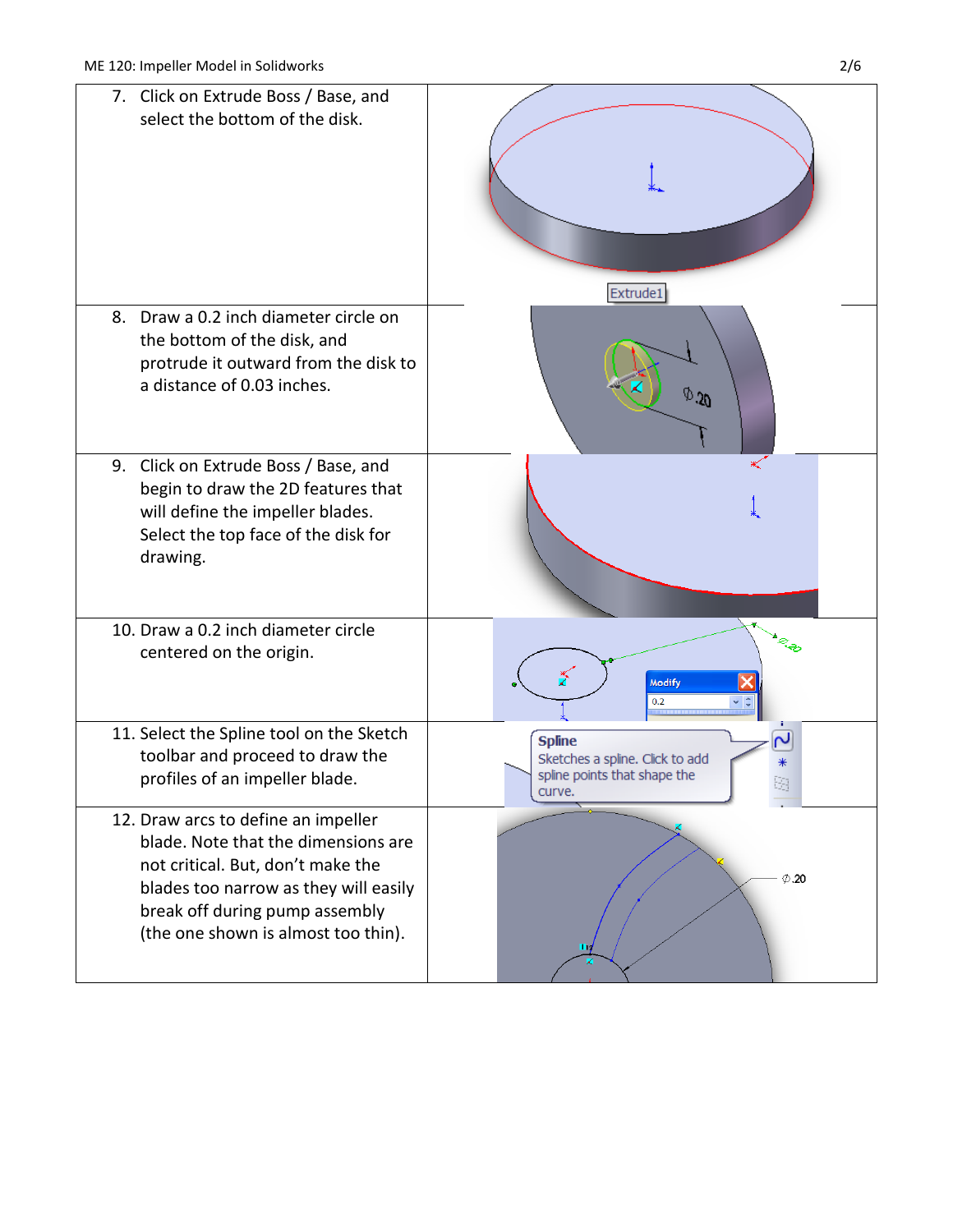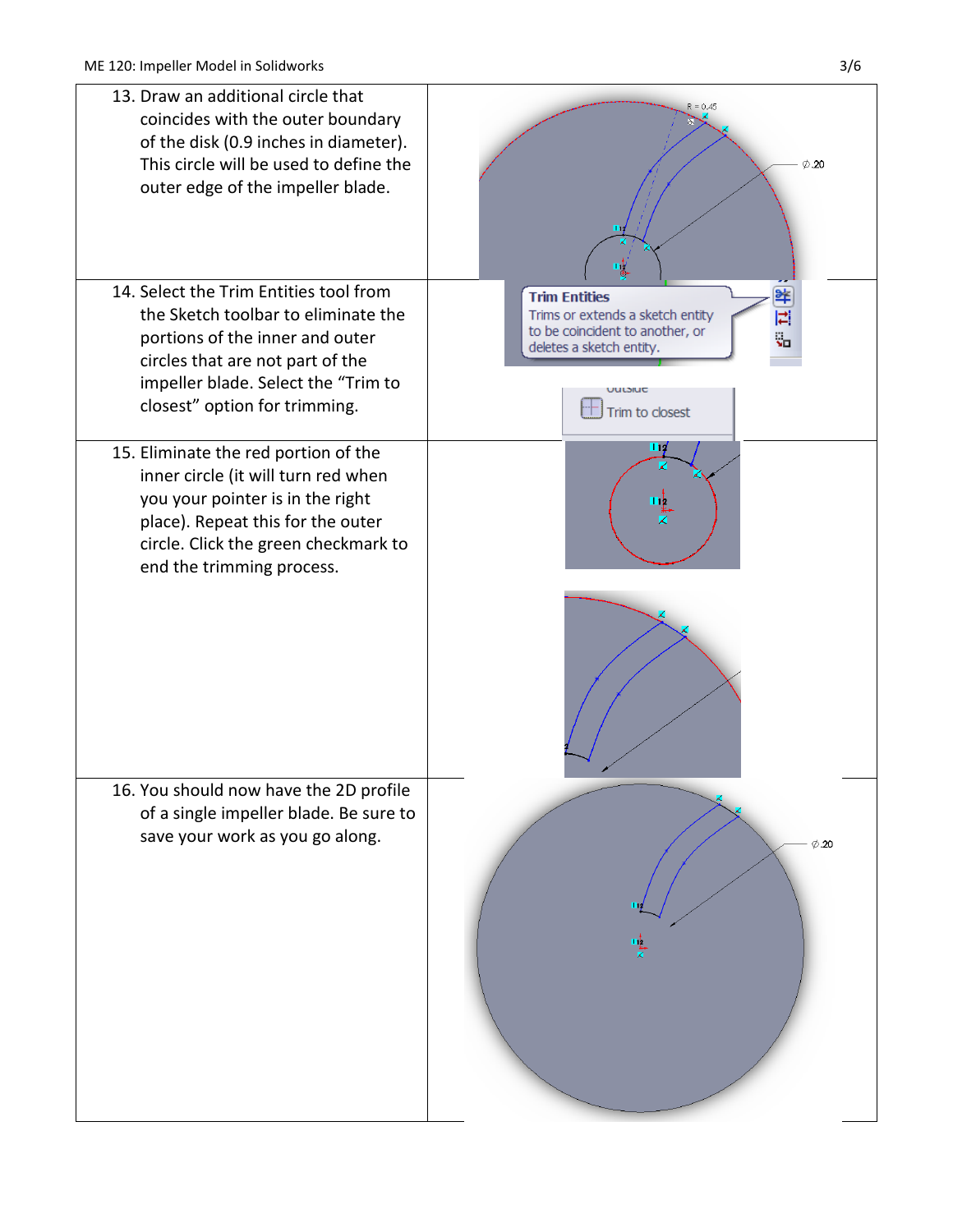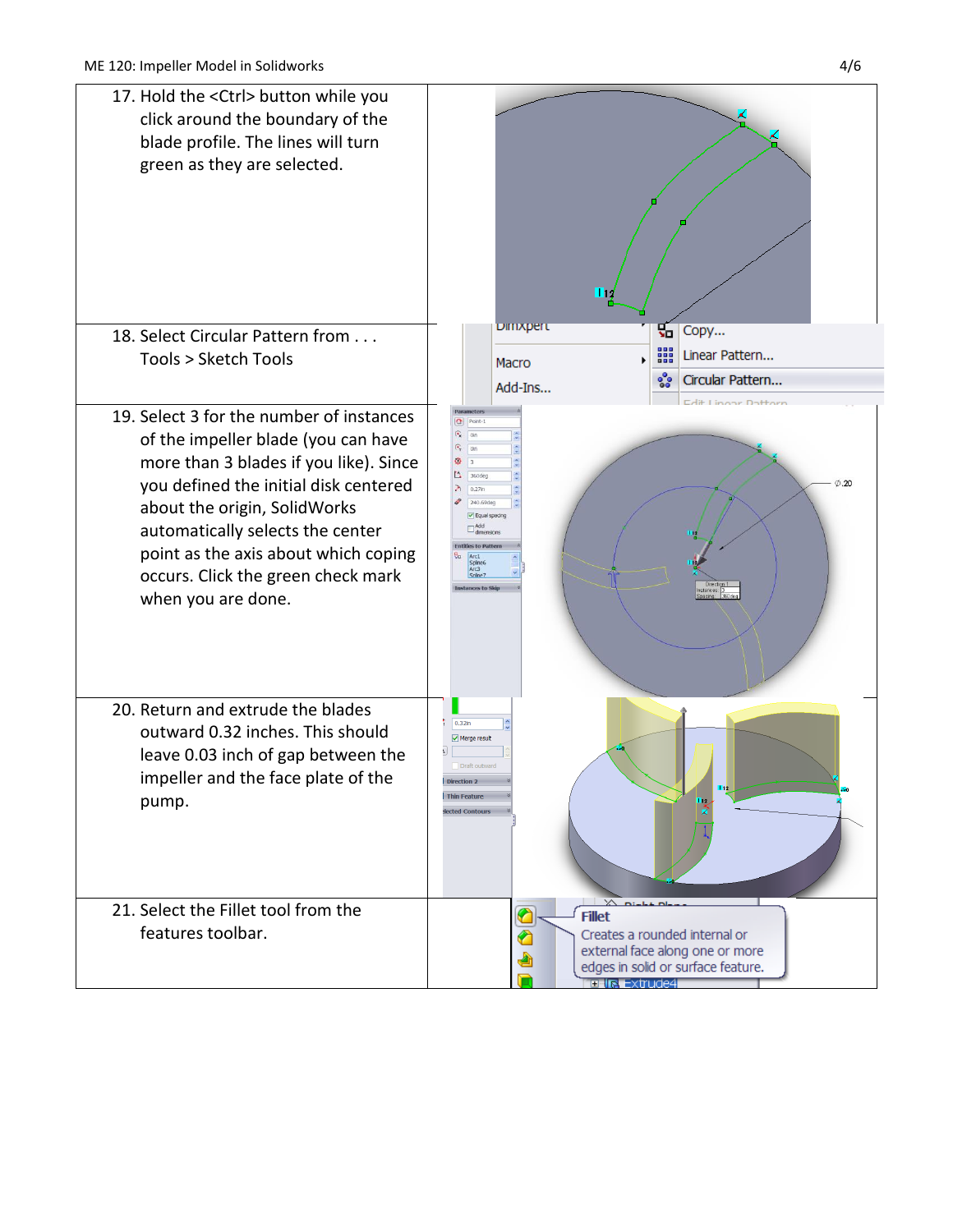

- 25. Save your file as a part file (SLDPRT) and as a STL file (.stl) using the following naming convention:
	- a. last name1, underscore, last name2.SLDPRT example: **smith\_doe.SLDPRT**
	- b. last name1, underscore, last name2.STL example: **smith\_doe.STL**